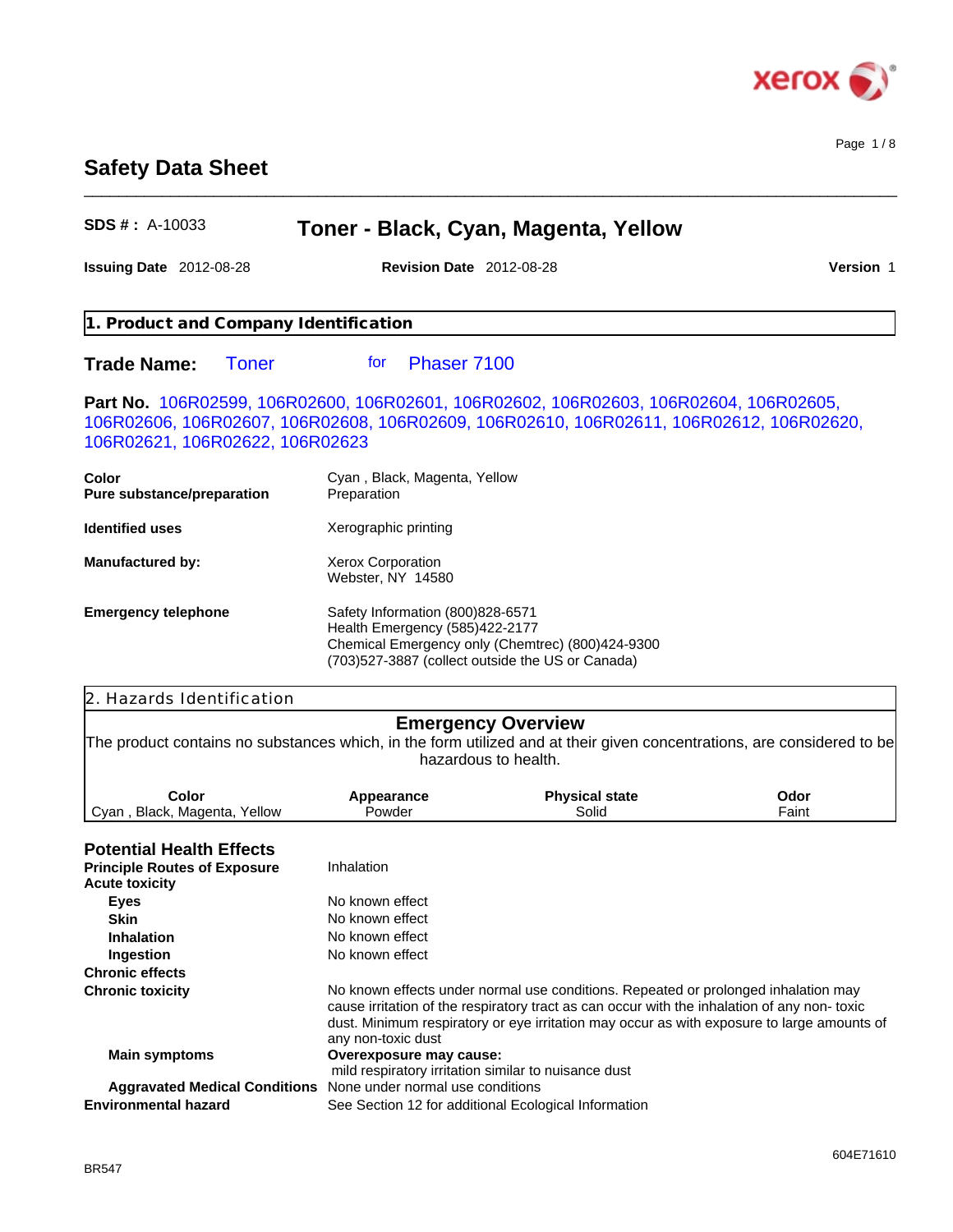

#### **Risk Phrases**

None required

## 3. Composition/Information on Ingredients

| <b>Chemical Name</b> | <b>CAS-No</b> | Weight % |
|----------------------|---------------|----------|
| Polyester resins     | Proprietary   | >70      |
| Pigments             | Proprietary   | $1 - 10$ |
| Wax                  | Proprietary   | $1 - 10$ |
| Additives            | Proprietary   | 1-5      |
| Carbon Black         | 1333-86-4     | $1 - 10$ |
| Titanium dioxide     | 13463-67-7    |          |

### 4. First Aid Measures

| <b>General advice</b>             | For external use only. When symptoms persist or in all cases of doubt seek medical advice.<br>Show this material safety data sheet to the doctor in attendance. |
|-----------------------------------|-----------------------------------------------------------------------------------------------------------------------------------------------------------------|
| Eye contact                       | Immediately flush with plenty of water. After initial flushing, remove any contact lenses and<br>continue flushing for at least 15 minutes                      |
| <b>Skin contact</b>               | Wash skin with soap and water                                                                                                                                   |
| <b>Inhalation</b>                 | Move to fresh air                                                                                                                                               |
| Ingestion                         | Rinse mouth with water and afterwards drink plenty of water or milk                                                                                             |
| Notes to physician                | Treat symptomatically                                                                                                                                           |
| <b>Protection of first-aiders</b> | No special protective equipment required.                                                                                                                       |

### 5. Fire-Fighting Measures

| <b>Flammable properties</b>                                                                                | Not flammable. Will not readily ignite                                                                                                                                 |
|------------------------------------------------------------------------------------------------------------|------------------------------------------------------------------------------------------------------------------------------------------------------------------------|
| <b>Flash point</b>                                                                                         | Not applicable                                                                                                                                                         |
| Suitable extinguishing media<br>Unsuitable extinguishing media                                             | Use water spray or fog; do not use straight streams, Foam<br>Do not use a solid water stream as it may scatter and spread fire                                         |
| <b>Hazardous combustion products</b>                                                                       | Hazardous decomposition products due to incomplete<br>combustion, Carbon oxides, Nitrogen oxides (NOx)                                                                 |
| <b>Explosion Data</b><br><b>Sensitivity to Mechanical Impact</b><br><b>Sensitivity to Static Discharge</b> | Not impact sensitive<br>Fine dust dispersed in air, in sufficient concentrations, and in the<br>presence of an ignition source is a potential dust explosion<br>hazard |

## **Specific hazards arising from the chemical**

Fine dust dispersed in air, in sufficient concentrations, and in the presence of an ignition source is a potential dust explosion hazard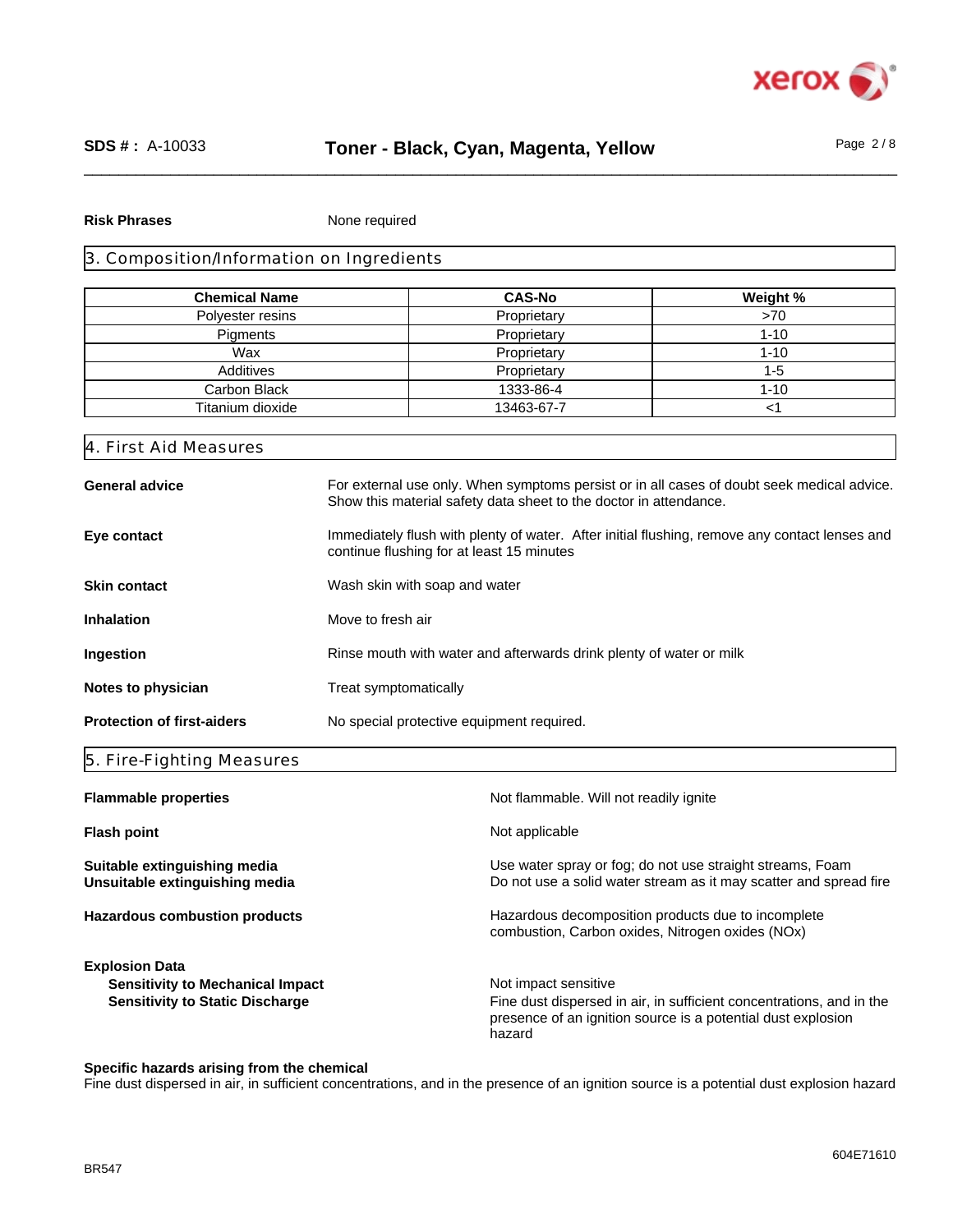

## **Protective Equipment and Precautions for Firefighters**

In the event of fire and/or explosion do not breathe fumes. Wear fire/flame resistant/retardant clothing. Use self-contained pressure-demand breathing apparatus if needed to prevent exposure to smoke or airborne toxins.

| <b>NFPA 704</b><br><b>Consumer use</b>          | <b>Health Hazard</b><br>0 | <b>Flammability</b>                                                                                                                                                                                                                                           | <b>Stability</b><br>0 | <b>Special hazard</b><br>None |
|-------------------------------------------------|---------------------------|---------------------------------------------------------------------------------------------------------------------------------------------------------------------------------------------------------------------------------------------------------------|-----------------------|-------------------------------|
| <b>Bulk packages</b>                            | <b>Health Hazard</b><br>0 | Flammability<br>3                                                                                                                                                                                                                                             | <b>Stability</b><br>0 | <b>Special hazard</b><br>None |
| 6. Accidental Release Measures                  |                           |                                                                                                                                                                                                                                                               |                       |                               |
| <b>Personal Precautions</b>                     | Avoid breathing dust.     |                                                                                                                                                                                                                                                               |                       |                               |
| <b>Environmental Precautions</b>                |                           | No special environmental precautions required                                                                                                                                                                                                                 |                       |                               |
| <b>Methods for containment</b>                  | Prevent dust cloud        |                                                                                                                                                                                                                                                               |                       |                               |
| Methods for cleaning up                         |                           | Prevent dust cloud. Sweep up or vacuum up spillage and collect in suitable container for<br>disposal. Use non-sparking tools and equipment.                                                                                                                   |                       |                               |
| <b>Other Information</b>                        |                           | See Section 12 for additional information.                                                                                                                                                                                                                    |                       |                               |
| 7. Handling and Storage                         |                           |                                                                                                                                                                                                                                                               |                       |                               |
| Advice on safe handling                         | Prevent dust cloud        | Handle in accordance with good industrial hygiene and safety practice                                                                                                                                                                                         |                       |                               |
| <b>Technical measures/Storage</b><br>conditions |                           | Keep container tightly closed in a dry and well-ventilated place<br>Store at room temperature                                                                                                                                                                 |                       |                               |
| <b>Hygiene measures</b>                         |                           | None under normal use condtions                                                                                                                                                                                                                               |                       |                               |
| <b>Industrial User</b>                          |                           | Do not eat, drink or smoke when using this product<br>Wash hands before eating, drinking, chewing gum, using tobacco, or using toilet<br>Wash hands before breaks and at the end of workday<br>Provide regular cleaning of equipment, work area and clothing. |                       |                               |

8. Exposure Controls/Personal Protection

#### **Exposure guidelines Product information**

| <b>ACGIH TLV TWA</b>        | 10 mg/m <sup>3</sup> (inhalable particles) |
|-----------------------------|--------------------------------------------|
| <b>ACGIH TLV TWA</b>        | 3 mg/m <sup>3</sup> (respirable dust)      |
| <b>OSHA PEL TWA</b>         | 15 mg/m <sup>3</sup> (total dust)          |
| <b>OSHA PEL TWA</b>         | $5 \text{ mg/m}^3$ (respirable dust)       |
| <b>Xerox Exposure Limit</b> | 2.5 mg/m <sup>3</sup> (total dust)         |
| <b>Xerox Exposure Limit</b> | 0.4 mg/m <sup>3</sup> (respirable dust)    |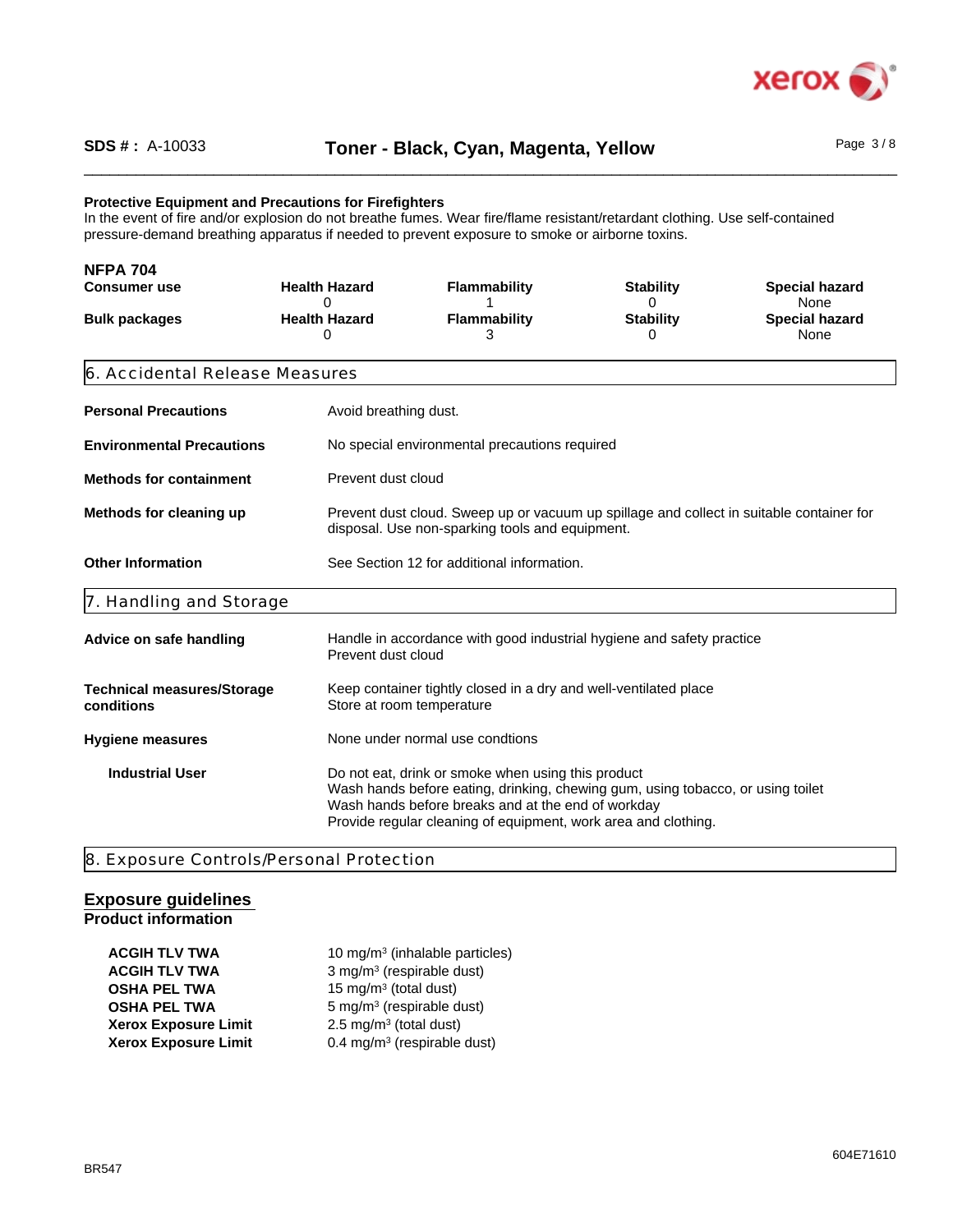

\_\_\_\_\_\_\_\_\_\_\_\_\_\_\_\_\_\_\_\_\_\_\_\_\_\_\_\_\_\_\_\_\_\_\_\_\_\_\_\_\_\_\_\_\_\_\_\_\_\_\_\_\_\_\_\_\_\_\_\_\_\_\_\_\_\_\_\_\_\_\_\_\_\_\_\_\_\_\_\_\_\_\_\_\_\_\_\_\_\_\_\_\_\_ **SDS # :** A-10033 Page 4 / 8 **Toner - Black, Cyan, Magenta, Yellow**

#### **Other Information**

The results obtained from a Xerox sponsored Chronic Toner Inhalation Study demonstrated no lung changes in rats for the lowest (1 mg/m<sup>3</sup> ) exposure level (the level most relevant to potential human exposure). A very slight degree of fibrosis was noted in 25% of animals at the middle (4mg/m<sup>3</sup>) exposure level, while a slight degree of fibrosis was noted in all the animals at the highest (16 mg/m<sup>3</sup> ) exposure level. These findings are attributed to "lung overloading", a generic response to excessive amounts of any dust retained in the lungs for a prolonged period. This study was conducted using a special test toner to comply with an EPA testing protocol.

### **Biological standards**

This product, as supplied, does not contain any hazardous materials with biological limits established by the region specific regulatory bodies

## **Occupational Exposure Controls**

| <b>Engineering measures</b> | None under normal use conditions.                                                                                                                                                    |
|-----------------------------|--------------------------------------------------------------------------------------------------------------------------------------------------------------------------------------|
| Industrial use              | Avoid dust formation<br>Ensure all equipment is electrically grounded before beginning transfer operations<br>Provide appropriate exhaust ventilation at places where dust is formed |

# **Personal Protective Equipment**

| <b>Consumer use</b>           | These recommendations apply to the product as supplied                                           |
|-------------------------------|--------------------------------------------------------------------------------------------------|
| <b>Respiratory protection</b> | No special protective equipment required.                                                        |
| <b>Eye/Face protection</b>    | No special protective equipment required.                                                        |
| Skin and body protection      | No special protective equipment required.                                                        |
| <b>Hand protection</b>        | No special protective equipment required                                                         |
| Industrial use                | In case of insufficient ventilation:<br>Wear protective eyewear (goggles)<br>Effective dust mask |

## 9. Physical and Chemical Properties

| Appearance<br>Odor threshold<br>рH<br><b>Flash point</b><br>Softening point | Powder<br>Not applicable<br>Not applicable<br>Not applicable<br>49 - 60 °C / 120 - 140 °F |                                                                                 | Odor<br><b>Physical state</b><br>Color<br><b>Boiling</b><br>point/range<br><b>Autoignition</b><br>temperature | Faint<br>Solid<br>Cyan, Black, Magenta, Yellow<br>Not applicable<br>Not applicable           |
|-----------------------------------------------------------------------------|-------------------------------------------------------------------------------------------|---------------------------------------------------------------------------------|---------------------------------------------------------------------------------------------------------------|----------------------------------------------------------------------------------------------|
| <b>Flammability Limits in Air</b>                                           |                                                                                           | Not applicable                                                                  |                                                                                                               |                                                                                              |
| <b>Explosive properties</b><br>Vapor pressure<br>Vapor density              |                                                                                           | source is a potential dust explosion hazard<br>Not applicable<br>Not applicable |                                                                                                               | Fine dust dispersed in air, in sufficient concentrations, and in the presence of an ignition |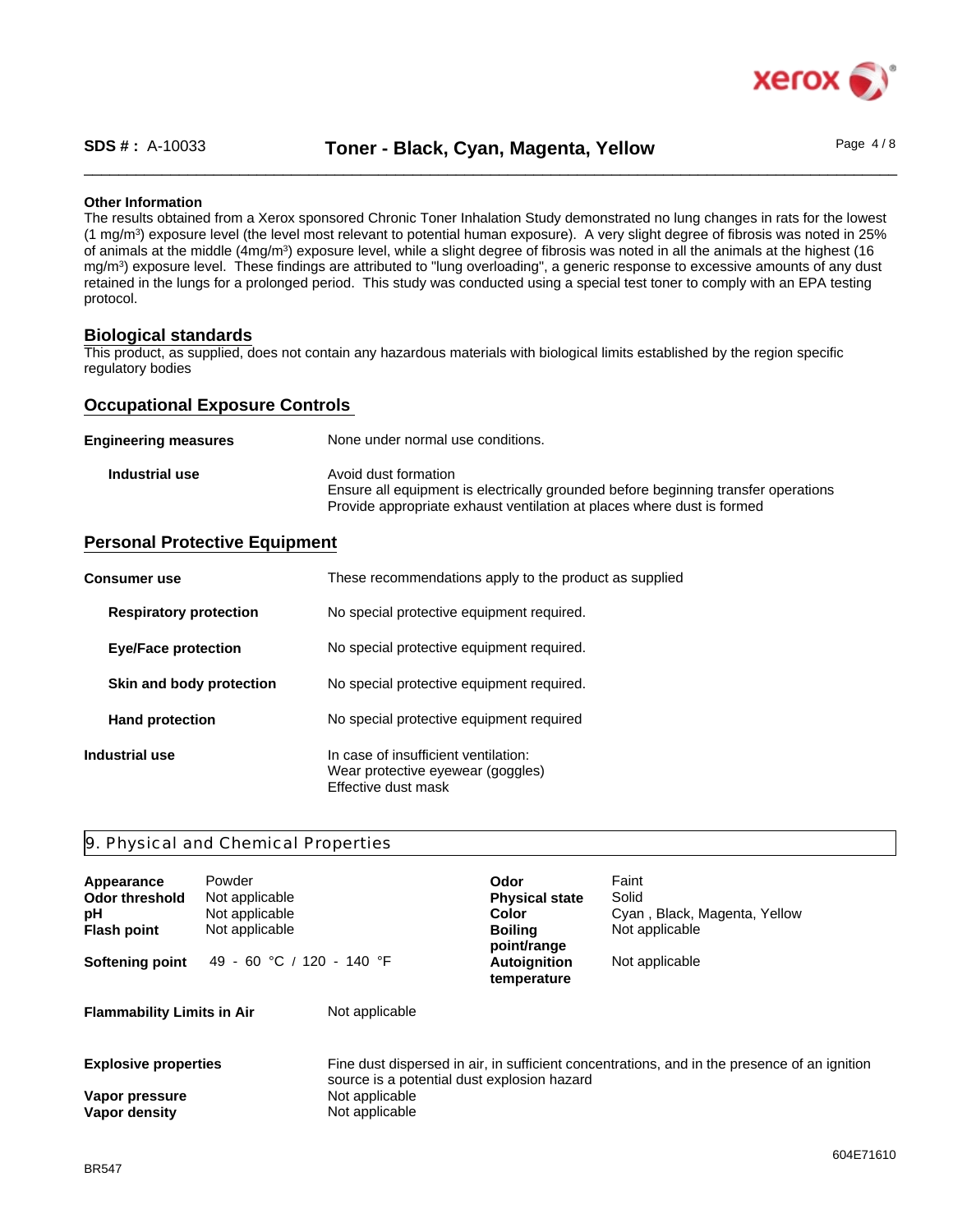

# SDS #: A-10033 **Toner - Black, Cyan, Magenta, Yellow** Page 5/8

| <b>Water solubility</b>      | <b>Negligible</b> |  |
|------------------------------|-------------------|--|
| <b>Viscosity</b>             | Not applicable    |  |
| <b>Partition coefficient</b> | Not applicable    |  |
| <b>Evaporation rate</b>      | Not applicable    |  |
| Melting point/range          | Not determined    |  |
| <b>Freezing point</b>        | Not applicable    |  |
| <b>Specific gravity</b>      | $~\sim~1$         |  |

# 10. Stability and Reactivity

| <b>Reactivity</b>                                      | No dangerous reaction known under conditions of normal use                                                                                                      |
|--------------------------------------------------------|-----------------------------------------------------------------------------------------------------------------------------------------------------------------|
| <b>Stability</b>                                       | Stable under normal conditions                                                                                                                                  |
| Incompatible products                                  | None                                                                                                                                                            |
| <b>Conditions to Avoid</b>                             | Prevent dust cloud, Fine dust dispersed in air, in sufficient concentrations, and in the<br>presence of an ignition source is a potential dust explosion hazard |
| Hazardous Decomposition Products None under normal use |                                                                                                                                                                 |
| Hazardous polymerization                               | Hazardous polymerization does not occur                                                                                                                         |
| <b>Hazardous reactions</b>                             | None under normal processing                                                                                                                                    |
|                                                        |                                                                                                                                                                 |

11. Toxicological Information

The toxicity data noted below is based on the test results of similar reprographic materials.

Titanium dioxide 2B

| <b>Acute toxicity</b>                |                                                      |                                                                                                                                                                                                                                                                                 |            |  |
|--------------------------------------|------------------------------------------------------|---------------------------------------------------------------------------------------------------------------------------------------------------------------------------------------------------------------------------------------------------------------------------------|------------|--|
| <b>Product information</b>           |                                                      |                                                                                                                                                                                                                                                                                 |            |  |
| <b>Irritation</b>                    |                                                      | No skin irritation, No eye irritation                                                                                                                                                                                                                                           |            |  |
| LD50 Oral:                           | $> 5$ g/kg (rat)                                     |                                                                                                                                                                                                                                                                                 |            |  |
| LD50 Dermal:                         | $> 5$ g/kg (rabbit)                                  |                                                                                                                                                                                                                                                                                 |            |  |
| <b>LC50 Inhalation:</b>              |                                                      | $> 5$ mg/L (rat, 4 hr)                                                                                                                                                                                                                                                          |            |  |
| <b>Eyes</b>                          | No known effect                                      |                                                                                                                                                                                                                                                                                 |            |  |
| <b>Skin</b>                          | No known effect                                      |                                                                                                                                                                                                                                                                                 |            |  |
| Inhalation                           | No known effect                                      |                                                                                                                                                                                                                                                                                 |            |  |
| Ingestion                            |                                                      | No known effect                                                                                                                                                                                                                                                                 |            |  |
| <b>Chronic toxicity</b>              |                                                      |                                                                                                                                                                                                                                                                                 |            |  |
| <b>Product information</b>           |                                                      |                                                                                                                                                                                                                                                                                 |            |  |
| <b>Chronic effects</b>               | any non-toxic dust.                                  | No known effects under normal use conditions. Repeated or prolonged inhalation may<br>cause irritation of the respiratory tract as can occur with the inhalation of any non-toxic<br>dust. Minimum respiratory or eye irritation may occur as with exposure to large amounts of |            |  |
| <b>Main symptoms</b>                 |                                                      | Overexposure may cause:                                                                                                                                                                                                                                                         |            |  |
|                                      | mild respiratory irritation similar to nuisance dust |                                                                                                                                                                                                                                                                                 |            |  |
| <b>Aggravated Medical Conditions</b> | None under normal use conditions                     |                                                                                                                                                                                                                                                                                 |            |  |
| Carcinogenicity                      | See "Other Information" in this section.             |                                                                                                                                                                                                                                                                                 |            |  |
| <b>Chemical Name</b>                 |                                                      | <b>IARC</b>                                                                                                                                                                                                                                                                     | <b>NTP</b> |  |
| Carbon Black                         |                                                      | 2B                                                                                                                                                                                                                                                                              |            |  |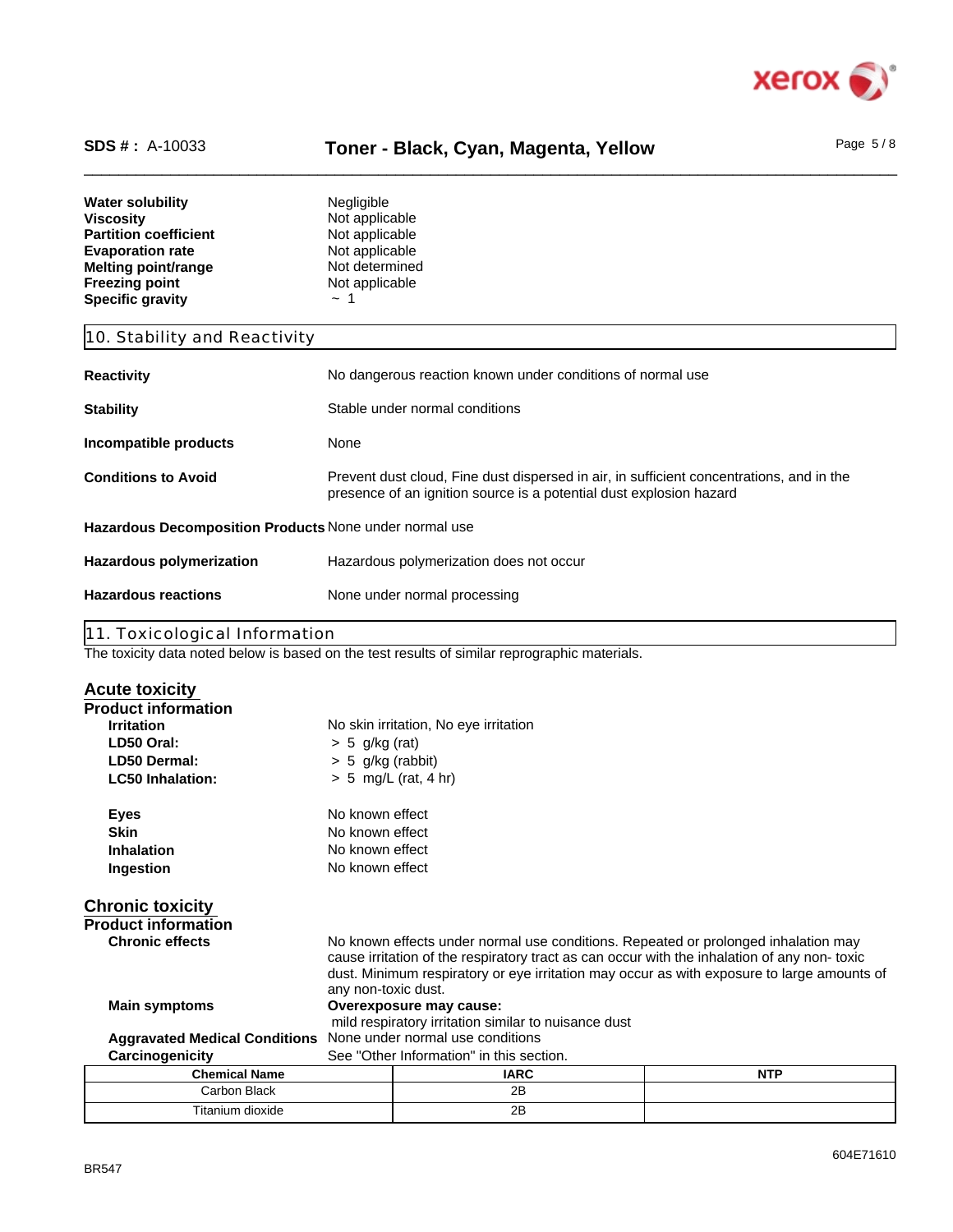

# \_\_\_\_\_\_\_\_\_\_\_\_\_\_\_\_\_\_\_\_\_\_\_\_\_\_\_\_\_\_\_\_\_\_\_\_\_\_\_\_\_\_\_\_\_\_\_\_\_\_\_\_\_\_\_\_\_\_\_\_\_\_\_\_\_\_\_\_\_\_\_\_\_\_\_\_\_\_\_\_\_\_\_\_\_\_\_\_\_\_\_\_\_\_ **SDS # :** A-10033 **Toner - Black, Cyan, Magenta, Yellow** Page 6 / 8

**Target organ effects** None known **Sensitization** No sensitization responses were observed **Product information Other adverse effects** None known **Aspiration Hazard** Not applicable **Mutagenic effects** Not mutagenic in AMES Test **Other toxic effects** 

## **Other information**

The IARC (International Agency for Research on Cancer) has listed carbon black as "possibly carcinogenic to humans". The classification is based on studies evaluating pure, "free" carbon black. In contrast, toner is a formulation composed of specially prepared polymer and a small amount of carbon black (or other pigment). In the process of making toner, the small amount of carbon black becomes encapsulated within a matrix. Xerox has performed extensive testing of toner, including a chronic bioassay (test for potential carcinogenicity). Exposure to toner did not produce evidence of cancer in exposed animals. The results were submitted to regulatory agencies and published extensively

The IARC (International Agency for Research on Cancer) has listed titanium dioxide as "possibly carcinogenic to humans". The classification is based on studies in rats using pure, unbound TiO2. Based on the review of available study results, when this product is used as intended, Xerox has concluded that the presence of titanium dioxide in this mixture does not present an increased risk of lung cancer or chronic respiratory disease.

| 12 Feological Information |
|---------------------------|
|---------------------------|

#### **Ecotoxicity**

The environmental impact of this product has not been fully investigated. However, this preparation is not expected to present significant adverse environmental effects.

| 13. Disposal Considerations   |                                                                                                                                                                                                                                                                                                                                                                                                                                                                                                                               |  |
|-------------------------------|-------------------------------------------------------------------------------------------------------------------------------------------------------------------------------------------------------------------------------------------------------------------------------------------------------------------------------------------------------------------------------------------------------------------------------------------------------------------------------------------------------------------------------|--|
| <b>Waste Disposal Methods</b> | This material, as supplied, is not a hazardous waste according to Federal regulations (40<br>CFR 261). This material could become a hazardous waste if it is mixed with or otherwise<br>comes in contact with a hazardous waste, if chemical additions are made to this material, or<br>if the material is processed or otherwise altered. Consult 40 CFR 261 to determine whether<br>the altered material is a hazardous waste. Consult the appropriate state, regional, or local<br>regulations for additional requirements |  |
| <b>Contaminated packaging</b> | Dispose of in accordance with local regulations.                                                                                                                                                                                                                                                                                                                                                                                                                                                                              |  |
| 14. Transport Information     |                                                                                                                                                                                                                                                                                                                                                                                                                                                                                                                               |  |

**Note** This material is not subject to regulation as a hazardous material for shipping.

## 15. REGULATORY INFORMATION

#### **International Inventories**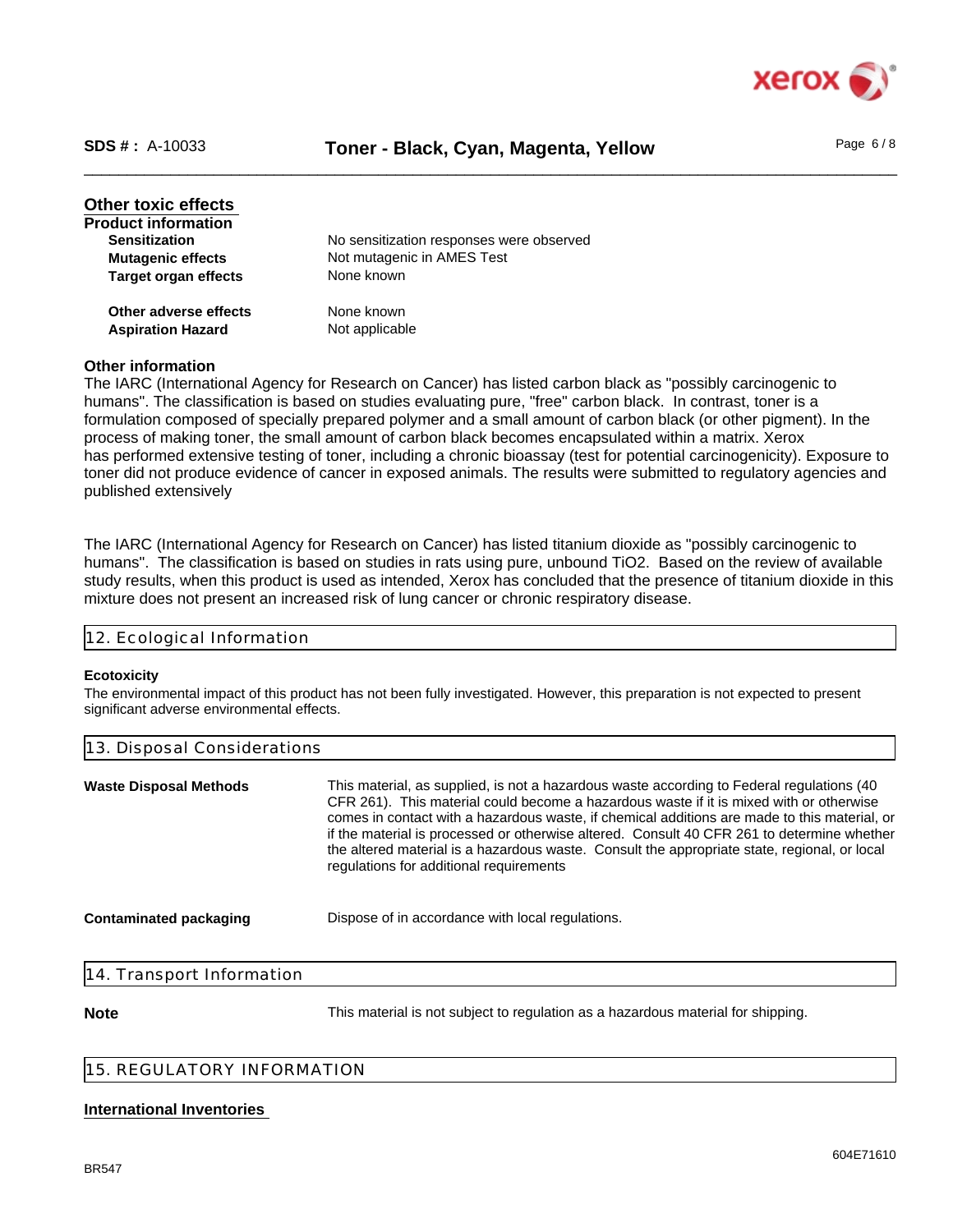

| <b>TSCA</b>     | Complies |
|-----------------|----------|
| <b>DSL/NDSL</b> | Complies |

# **U.S. Federal Regulations**

## **SARA 313**

Section 313 of Title III of the Superfund Amendments and Reauthorization Act of 1986 (SARA). This product does not contain any chemicals which are subject to the reporting requirements of the Act and Title 40 of the Code of Federal Regulations, Part 372. **SARA 311/312 Hazard Categories**

| <b>Acute Health Hazard</b>                | No  |  |
|-------------------------------------------|-----|--|
| <b>Chronic Health Hazard</b>              | No  |  |
| <b>Fire Hazard</b>                        | N٥  |  |
| <b>Sudden Release of Pressure Hazard</b>  | No. |  |
| <b>Reactive Hazard</b>                    | No  |  |
| $-1$ . <b>All</b> $-1$ $-1$ <b>A</b> $-1$ |     |  |

## **Clean Water Act**

This product is not regulated as a pollutant pursuant to the Clean Water Act (40 CFR 122.21 and 40 CFR 122.42). **Clean Air Act, Section 112 Hazardous Air Pollutants (HAPs) (see 40 CFR 61)**

This product is not regulated as a hazardous air pollutant (HAPS) under Section 112 of the Clean Air Act Amendments of 1990. **CERCLA**

This material, as supplied, does not contain any substances regulated as hazardous substances under the Comprehensive Environmental Response Compensation and Liability Act (CERCLA) (40 CFR 302) or the Superfund Amendments and Reauthorization Act (SARA) (40 CFR 355). There may be specific reporting requirements at the local, regional, or state level pertaining to releases of this material.

#### **TSCA**

TSCA 12b does not apply to this product.

## **U.S. State Regulations**

#### **California Proposition 65**

Carbon black is regulated under California Proposition 65 only if in the form of "airborne, unbound particles of respirable size". Toner products do not contain carbon black in the form of "airborne, unbound particles of respirable size". Therefore, the requirements of Proposition 65 do not apply to this product.

| Chemical<br>Name | CAS-No               | <br>--<br>п.<br>Califor<br><b>b</b><br>TOD.<br>TIId |
|------------------|----------------------|-----------------------------------------------------|
| Black<br>∴arbon  | 0.00<br>0C<br>י-חס-נ | Carcinoden                                          |

#### **U.S. State Right-to-Know Regulations**

Although this product contains substances included in some U.S. State Right-to-Know regulations, the particles are bound in a unique matrix and, therefore, the product does not pose any specific hazard.

#### **Canada**

# **This product has been classified in accordance with the hazard criteria of the Controlled Products Regulations (CPR) and the MSDS contains all the information required by the CPR.**

# **WHMIS Hazard Class**

Not subject to WHMIS classification

| 16. Other Information |                 |  |  |  |  |
|-----------------------|-----------------|--|--|--|--|
| <b>Issuing Date</b>   | 2012-08-28      |  |  |  |  |
| <b>Revision Date</b>  | 2012-08-28      |  |  |  |  |
| <b>Revision Note</b>  | Initial Release |  |  |  |  |